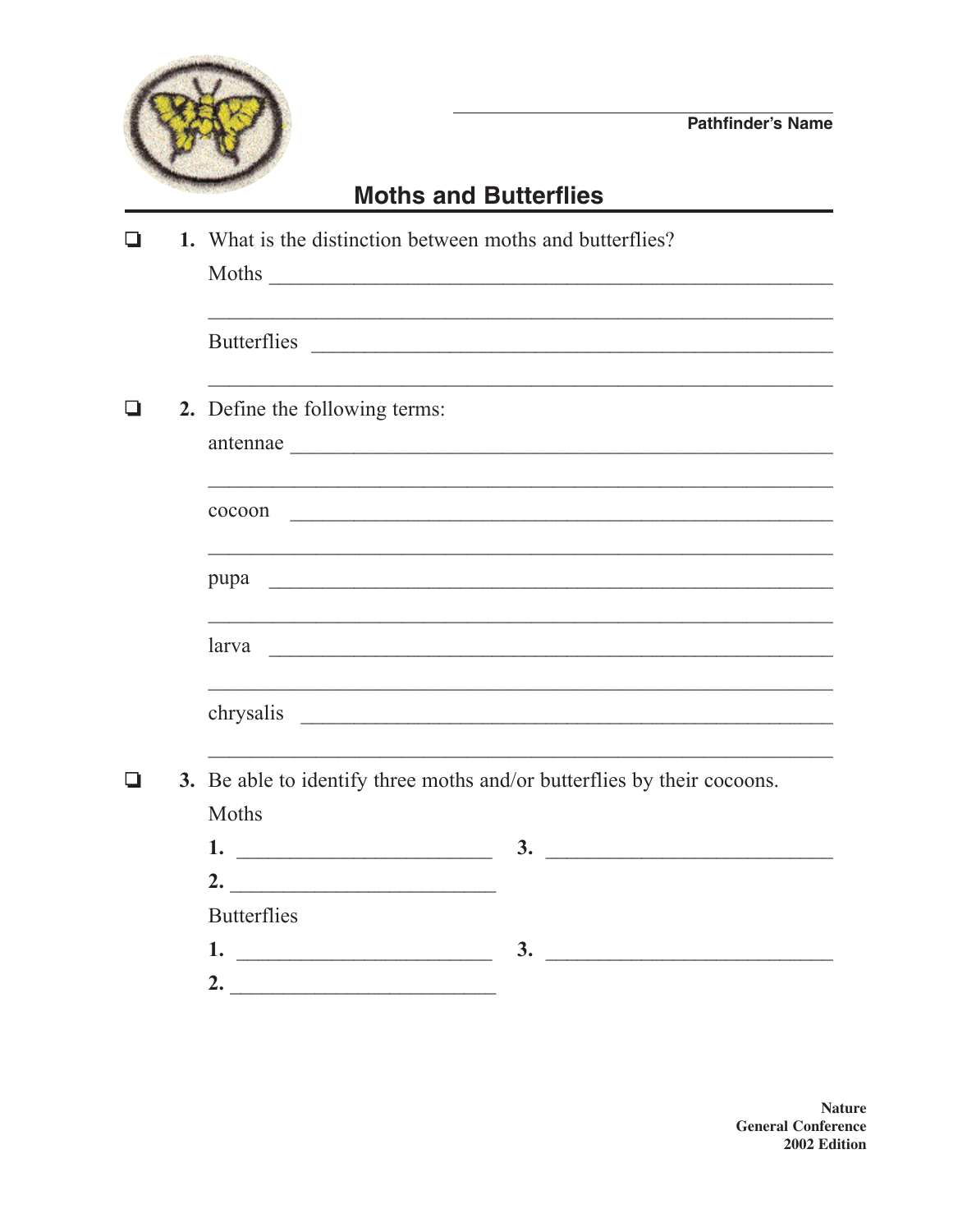| l 1 | 4. What causes colored powder to come off on your hands when you<br>handle the wings of a butterfly or moth?                        |                                                                              |               |  |  |
|-----|-------------------------------------------------------------------------------------------------------------------------------------|------------------------------------------------------------------------------|---------------|--|--|
|     |                                                                                                                                     |                                                                              |               |  |  |
|     | Examine the powder of a butterfly or moth with a magnifying lens and<br>describe your findings.                                     |                                                                              |               |  |  |
|     |                                                                                                                                     |                                                                              |               |  |  |
|     |                                                                                                                                     |                                                                              |               |  |  |
|     | 5. Name three harmful tree moths and one harmful house moth and tell<br>during what stage of their lives they each do their damage. |                                                                              |               |  |  |
|     | Tree moths<br>1.                                                                                                                    | Damage                                                                       | Stage of life |  |  |
|     | 2.                                                                                                                                  |                                                                              |               |  |  |
|     | 3.                                                                                                                                  |                                                                              |               |  |  |
|     | Housee moths<br>1.                                                                                                                  | Damage                                                                       | Stage of life |  |  |
|     | comes north ward in the spring?                                                                                                     | <b>6.</b> What famous butterfly follows the birds southward every winter and |               |  |  |